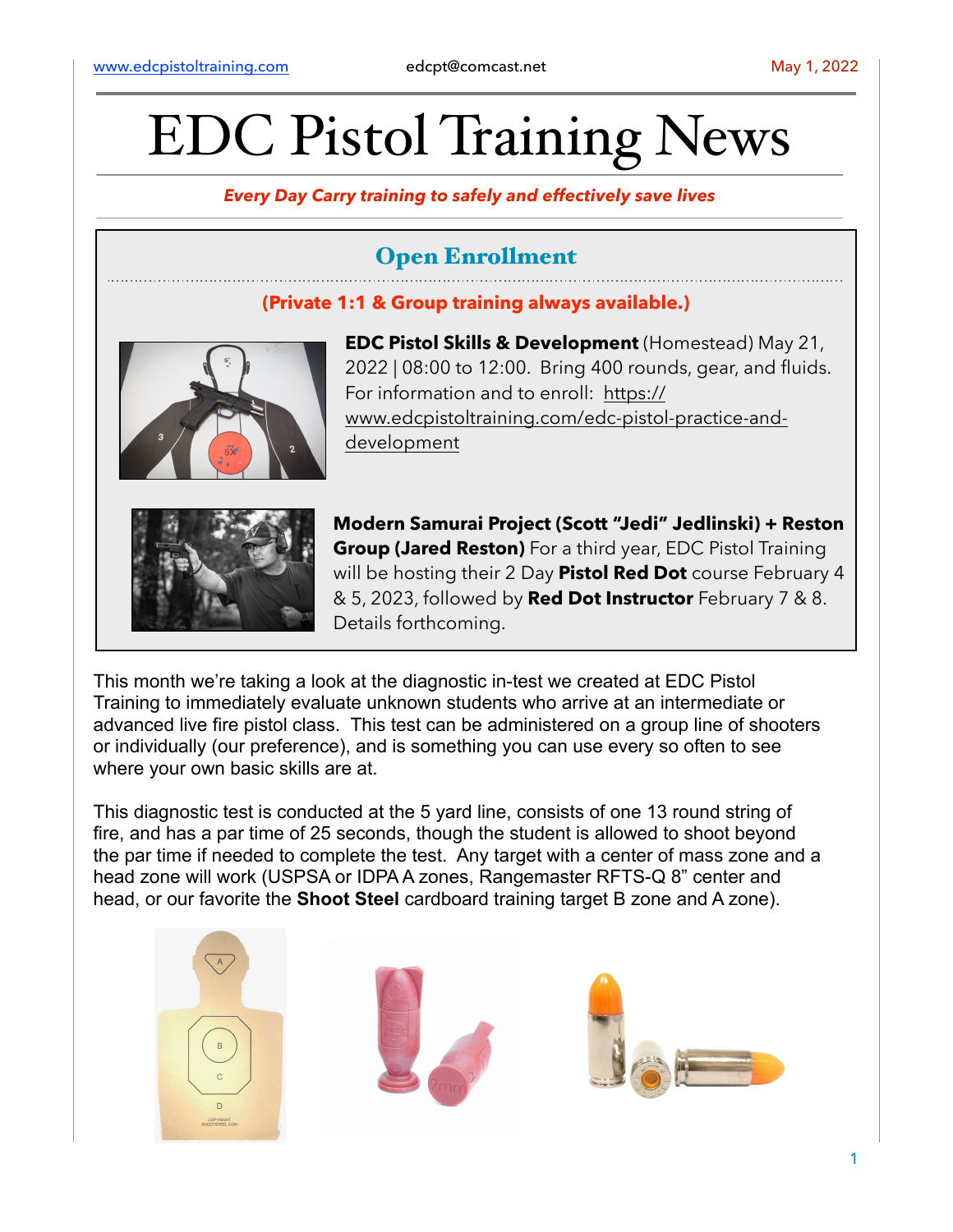#### Diagnostic Evaluation

With the EDC Pistol Training 13 round diagnostic test, we can evaluate the following:

- ✦ Loading procedure
- ✦ Unloading procedure
- ✦ Reload from slide lock
- ✦ Clearing a closed slide stoppage (failure to feed, failure to fire)
- ✦ Clearing an open slide stoppage (failure to extract) *without a spare magazine*
- ✦ Presentation from concealment
- ✦ Holstering
- ✦ Marksmanship fundamentals
- ✦ Target transitions
- ✦ Sight picture throttling based on target size and distance
- ✦ Trigger control throttling based on target size and distance
- ✦ Mental agility
- ✦ Composure

#### Course of Fire

### **Draw from concealment and in one string fire 5 rounds to center mass, then 3 rounds to the head, then 5 rounds to center mass, in 25 seconds.**

Step 1: Student arrives to the line with one 6 round magazine, one 8 round magazine, and an empty gun.

Step 2: Student loads the 6 round magazine, holsters, and conceals.

Step 3: Student hands over their spare 8 round magazine to the instructor.

With the student looking away, the instructor removes the the top two live rounds. The instructor then inserts a red T3 round, followed by a live round, followed by a dummy round, followed by a live round, and returns to this spare magazine to the student.

Step 4: Student is advised of the course of fire, including a 2 second penalty per miss.